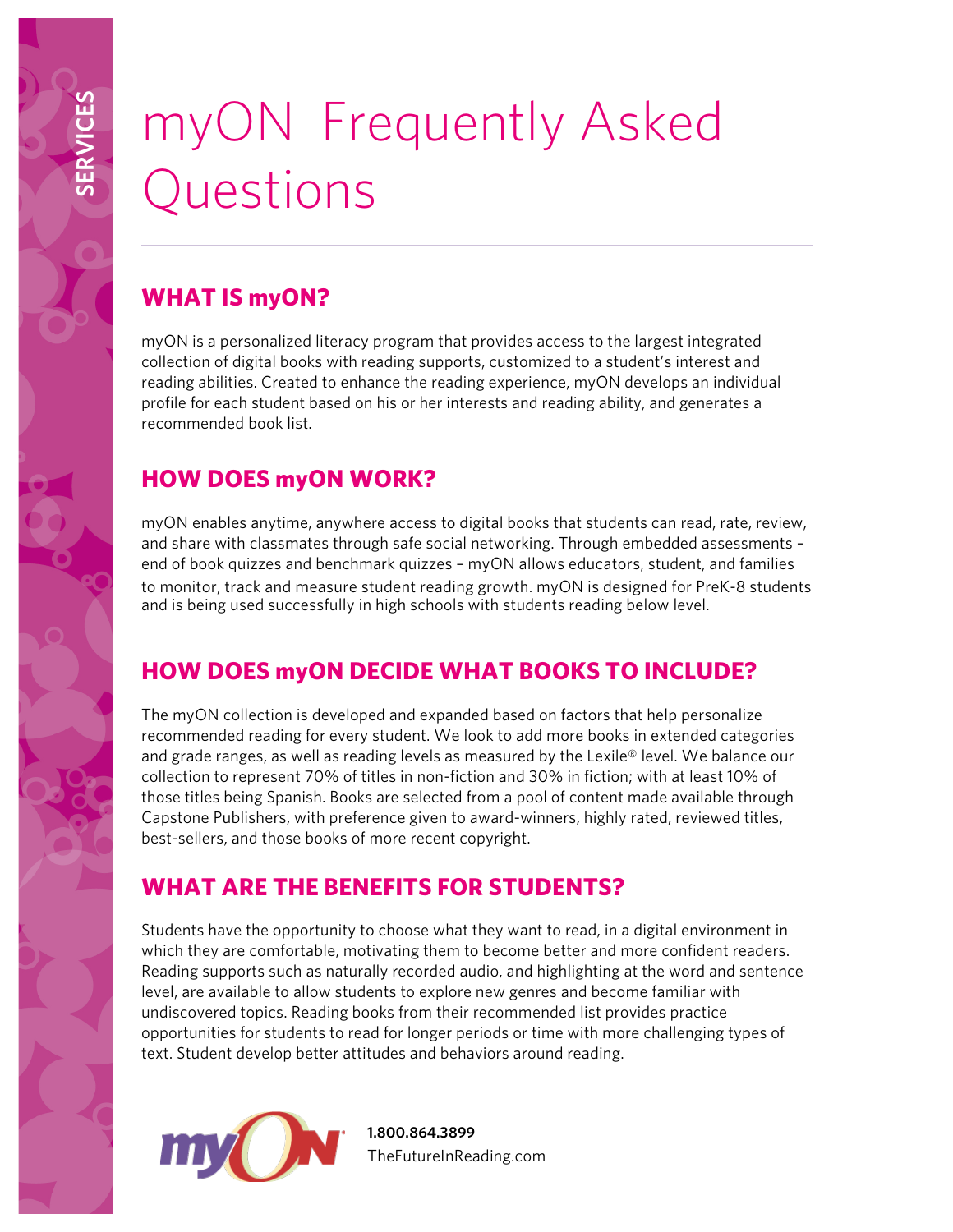#### **HOW OFTEN ARE NEW BOOKS ADDED TO myON ?** myON

launched in January 2011 with more than 800 digital books. We add additional titles (about 50-100) every 6-8 weeks and now have thousands of titles.

#### **WHERE CAN I SEE A LIST OF BOOKS INCLUDED IN myON ?**

Teachers and students with myON accounts simply log in to gain access to a rich array of books, and amazing search features.

#### **WHO SHOULD I CONTACT IF I DON'T WANT MY STUDENT TO HAVE ACCESS TO A BOOK?**

Your child's teacher can direct you to the appropriate contact within your school or at district offices. If your school has a librarian, he or she may also be available to answer any questions you may have.

#### **WHERE CAN I LEARN MORE ABOUT WHAT BOOKS ARE APPROPRIATE FOR MY CHILD?**

There are many resources that are available to help encourage your child to read. · Capstone provides information about research done on reading and comprehension, leveling guides and other supplemental materials to help children read. Click here for details. · American Association of School Librarians provides tips and guides on how to help your children with reading. For a complete listing of resources, click here. · The Department of Education provides reading resources for parents on their website.

# **WHAT SORT OF PARENTAL CONTROLS ARE AVAILABLE IN myON?**

A grade-level filter is available that displays search results appropriate to student grade levels. To learn more about the parental control option and be alerted as we develop additional parent tools, subscribe to our newsletter by completing the form on our website and in the "Interest Box", click on 'Subscribe to the myON Monthly Newsletter'.



**1.800.864.3899** TheFutureInReading.com